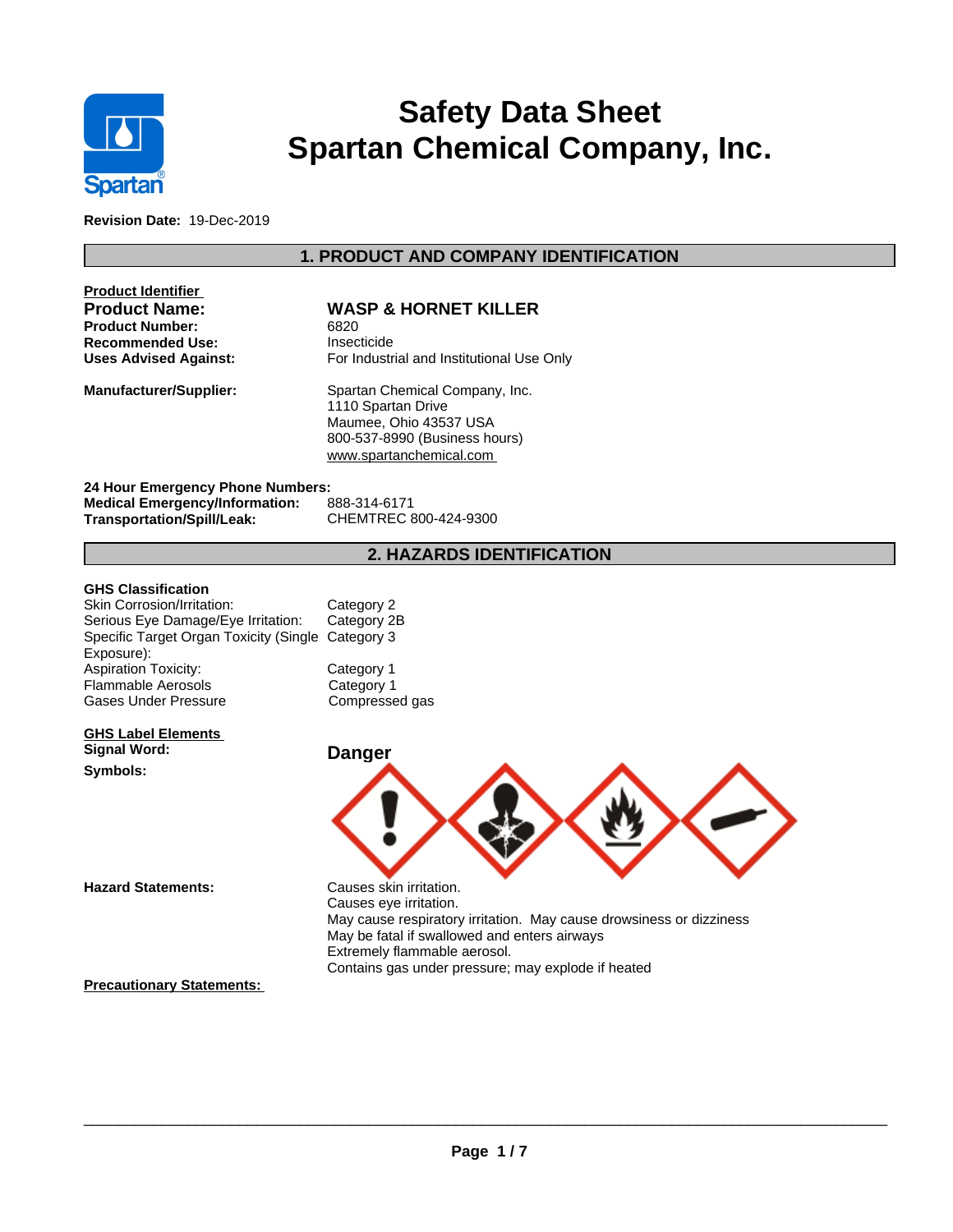| <b>Prevention:</b>                       | Wash hands and any exposed skin thoroughly after handling.                                                                                                                             |
|------------------------------------------|----------------------------------------------------------------------------------------------------------------------------------------------------------------------------------------|
|                                          | Wear protective gloves. Wear eye / face protection. Wear protective clothing.                                                                                                          |
|                                          | Avoid breathing dust/fume/gas/mist/vapors/spray                                                                                                                                        |
|                                          | Use only outdoors or in a well-ventilated area                                                                                                                                         |
|                                          | Keep away from heat/sparks/open flames/hot surfaces. - No smoking                                                                                                                      |
|                                          | Do not spray on an open flame or other ignition source                                                                                                                                 |
|                                          | Pressurized container: Do not pierce or burn, even after use                                                                                                                           |
|                                          | Intentional misuse by deliberately concentrating and inhaling contents may be harmful or<br>fatal                                                                                      |
| <b>Response:</b>                         |                                                                                                                                                                                        |
| -Eyes                                    | IF IN EYES: Rinse cautiously with water for several minutes. Remove contact lenses, if<br>present and easy to do. Continue rinsing. If eye irritation persists: Get medical attention. |
| -Skin                                    | IF ON SKIN: Wash with plenty of soap and water If skin irritation occurs: Get medical<br>attention. Take off contaminated clothing and wash before reuse                               |
| -Inhalation:                             | IF INHALED: Remove victim to fresh air and keep at rest in a position comfortable for<br>breathing. Call a POISON CENTER or doctor/physician if you feel unwell                        |
| -Ingestion:                              | IF SWALLOWED: Immediately call a POISON CENTER or doctor/physician Do NOT<br>induce vomiting.                                                                                          |
| -Specific Treatment:                     | See Safety Data Sheet Section 4: "FIRST AID MEASURES" for additional information.                                                                                                      |
| Storage:                                 | Store locked up. Store in a well-ventilated place. Keep container tightly closed. Protect from<br>sunlight. Do not expose to temperatures exceeding 122°F (50°C)                       |
| Disposal:                                | Dispose of contents and container in accordance with local, state and federal regulations.                                                                                             |
| <b>Hazards Not Otherwise Classified:</b> | Not Applicable                                                                                                                                                                         |
| <b>Other Information:</b>                | • May be harmful if swallowed.                                                                                                                                                         |
|                                          | • May be harmful in contact with skin                                                                                                                                                  |
|                                          | . Inhalation of vapors or mist may cause respiratory irritation.                                                                                                                       |
|                                          | • Keep out of reach of children.                                                                                                                                                       |

 $\overline{\phantom{a}}$  ,  $\overline{\phantom{a}}$  ,  $\overline{\phantom{a}}$  ,  $\overline{\phantom{a}}$  ,  $\overline{\phantom{a}}$  ,  $\overline{\phantom{a}}$  ,  $\overline{\phantom{a}}$  ,  $\overline{\phantom{a}}$  ,  $\overline{\phantom{a}}$  ,  $\overline{\phantom{a}}$  ,  $\overline{\phantom{a}}$  ,  $\overline{\phantom{a}}$  ,  $\overline{\phantom{a}}$  ,  $\overline{\phantom{a}}$  ,  $\overline{\phantom{a}}$  ,  $\overline{\phantom{a}}$ 

• Contains petroleum distillates. Possible aspiration hazard.

### **3. COMPOSITION / INFORMATION ON INGREDIENTS**

| <b>Chemical Name</b>       | <b>CAS No</b> | Weight-%  |
|----------------------------|---------------|-----------|
| C13-14 Alkane              | 64742-47-8    | 60-100    |
| Isopropyl Alcohol          | 67-63-0       | $5 - 10$  |
| Carbon Dioxide             | 124-38-9      | $1 - 5$   |
| C9-10 Aromatic Hydrocarbon | 64742-95-6    | $0.1 - 1$ |
| Tetramethrin               | 7696-12-0     | $0.1 - 1$ |
| Trimethylbenzene           | 95-63-6       | $0.1 - 1$ |
| Sumithrin                  | 26002-80-2    | $0.1 - 1$ |
| Xylene                     | 1330-20-7     | < 0.1     |

Specific chemical identity and/or exact percentage of composition has been withheld as a trade secret.

### **4. FIRST AID MEASURES**

| -Eye Contact:              | Rinse cautiously with water for at least 15 minutes. Remove contact lenses, if present and<br>easy to do. Continue rinsing. If eye irritation persists: Get medical attention. |
|----------------------------|--------------------------------------------------------------------------------------------------------------------------------------------------------------------------------|
| -Skin Contact:             | Wash with plenty of soap and water Take off contaminated clothing and wash before reuse<br>If skin irritation occurs: Get medical attention.                                   |
| -Inhalation:               | Remove victim to fresh air and keep at rest in a position comfortable for breathing. Call a<br>poison control center or physician if you feel unwell.                          |
| -Ingestion:                | <b>IMMEDIATELY CALL A POISON CENTER OR PHYSICIAN. Rinse mouth. Do NOT induce</b><br>vomiting. Never give anything by mouth to an unconscious person.                           |
| <b>Note to Physicians:</b> | Contains petroleum distillates. Possible aspiration hazard.                                                                                                                    |

### **5. FIRE-FIGHTING MEASURES**

 $\overline{\phantom{a}}$  ,  $\overline{\phantom{a}}$  ,  $\overline{\phantom{a}}$  ,  $\overline{\phantom{a}}$  ,  $\overline{\phantom{a}}$  ,  $\overline{\phantom{a}}$  ,  $\overline{\phantom{a}}$  ,  $\overline{\phantom{a}}$  ,  $\overline{\phantom{a}}$  ,  $\overline{\phantom{a}}$  ,  $\overline{\phantom{a}}$  ,  $\overline{\phantom{a}}$  ,  $\overline{\phantom{a}}$  ,  $\overline{\phantom{a}}$  ,  $\overline{\phantom{a}}$  ,  $\overline{\phantom{a}}$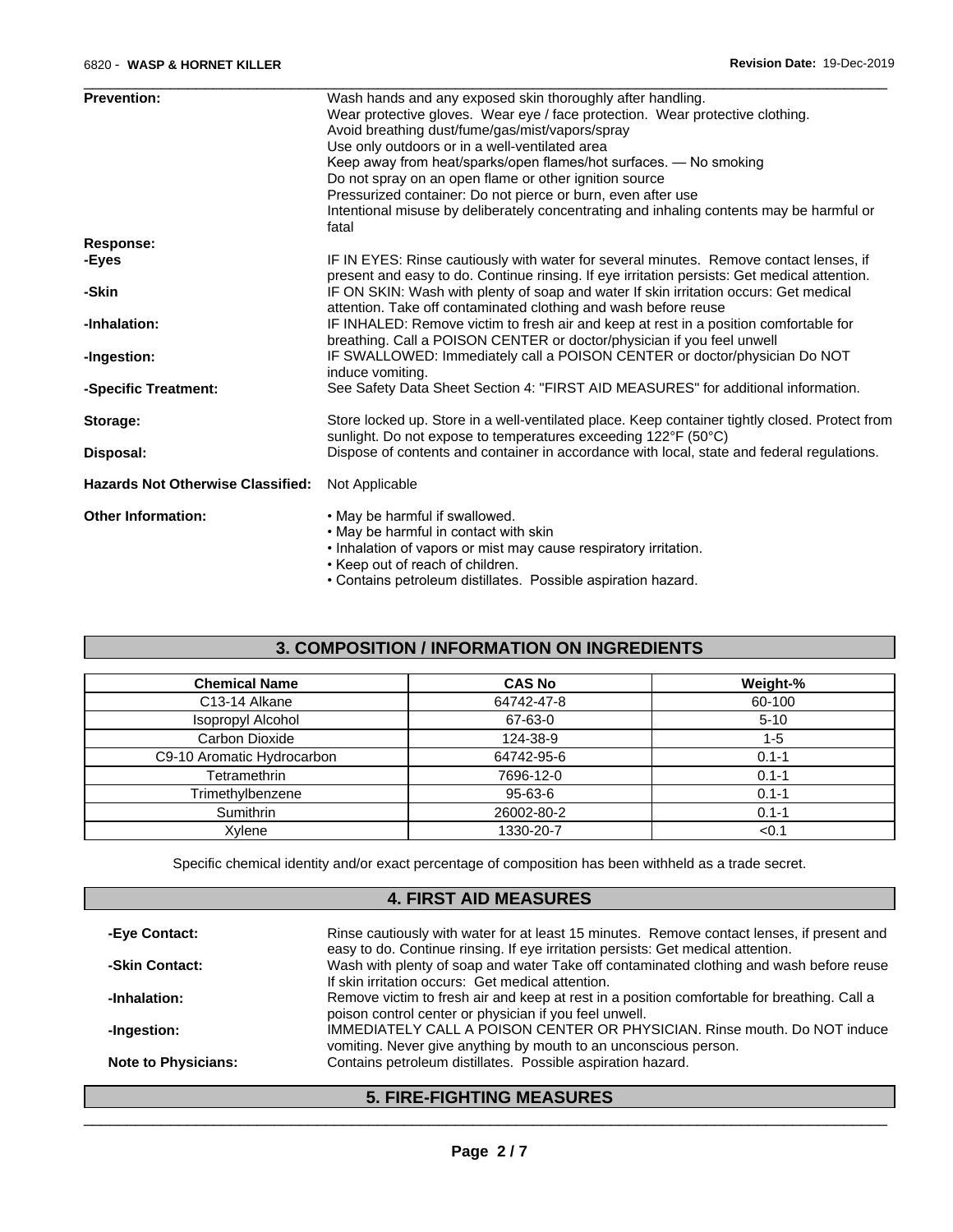| <b>Suitable Extinguishing Media:</b>                                    | Water spray (fog), Foam                                                                                                                                                                                                                           |
|-------------------------------------------------------------------------|---------------------------------------------------------------------------------------------------------------------------------------------------------------------------------------------------------------------------------------------------|
| Specific Hazards Arising from the                                       | Extremely flammable aerosol. Exposure to high temperature may cause containers to burst.                                                                                                                                                          |
| <b>Chemical:</b>                                                        | Bursting aerosol containers may be propelled from fire at high speed.                                                                                                                                                                             |
| <b>Hazardous Combustion Products:</b>                                   | May include Carbon monoxide Carbon dioxide and other toxic gases or vapors.                                                                                                                                                                       |
| <b>Protective Equipment and</b><br><b>Precautions for Firefighters:</b> | Wear MSHA/NIOSH approved self-contained breathing apparatus (SCBA) and full<br>protective gear. Water may be used to cool closed containers to prevent pressure build-up<br>and possible auto ignition or explosion when exposed to extreme heat. |

 $\overline{\phantom{a}}$  ,  $\overline{\phantom{a}}$  ,  $\overline{\phantom{a}}$  ,  $\overline{\phantom{a}}$  ,  $\overline{\phantom{a}}$  ,  $\overline{\phantom{a}}$  ,  $\overline{\phantom{a}}$  ,  $\overline{\phantom{a}}$  ,  $\overline{\phantom{a}}$  ,  $\overline{\phantom{a}}$  ,  $\overline{\phantom{a}}$  ,  $\overline{\phantom{a}}$  ,  $\overline{\phantom{a}}$  ,  $\overline{\phantom{a}}$  ,  $\overline{\phantom{a}}$  ,  $\overline{\phantom{a}}$ 

### **6. ACCIDENTAL RELEASE MEASURES**

| non-combustible absorbent material, (e.g. sand, earth, diatomaceous earth, vermiculite)<br>and place in container for disposal according to local / national regulations (see Section 13). |
|--------------------------------------------------------------------------------------------------------------------------------------------------------------------------------------------|
|                                                                                                                                                                                            |

| <b>Advice on Safe Handling:</b> | Handle in accordance with good industrial hygiene and safety practice. Intentional misuse |  |
|---------------------------------|-------------------------------------------------------------------------------------------|--|
|                                 | by deliberately concentrating and inhaling contents may be harmful or fatal. Keep away    |  |
|                                 | from heat/sparks/open flames/hot surfaces. — No smoking. Wash thoroughly after            |  |
|                                 | handling.                                                                                 |  |
| <b>Storage Conditions:</b>      | NFPA 30B Level 3 Aerosol. Do not store in direct sunlight or above 122 F° / 50 C°.        |  |
|                                 | Exposure to high temperature may cause containers to burst. Keep out of the reach of      |  |
|                                 | children.                                                                                 |  |

### **8. EXPOSURE CONTROLS / PERSONAL PROTECTION**

### **Occupational Exposure Limits:** .

| <b>Chemical Name</b>                | <b>ACGIH TLV</b>                 | <b>OSHA PEL</b>                                                                                                                                                                    | <b>NIOSH</b>                                                                                                        |
|-------------------------------------|----------------------------------|------------------------------------------------------------------------------------------------------------------------------------------------------------------------------------|---------------------------------------------------------------------------------------------------------------------|
| <b>Isopropyl Alcohol</b><br>67-63-0 | STEL: 400 ppm<br>TWA: 200 ppm    | TWA: 400 ppm<br>TWA: 980 mg/m <sup>3</sup><br>(vacated) TWA: 400 ppm<br>(vacated) TWA: 980 mg/m <sup>3</sup><br>(vacated) STEL: 500 ppm<br>(vacated) STEL: 1225 mg/m $3$           | <b>IDLH: 2000 ppm</b><br>TWA: 400 ppm<br>TWA: 980 mg/m $3$<br>STEL: 500 ppm<br>STEL: 1225 mg/m <sup>3</sup>         |
| Carbon Dioxide<br>124-38-9          | STEL: 30000 ppm<br>TWA: 5000 ppm | TWA: 5000 ppm<br>TWA: 9000 mg/m <sup>3</sup><br>(vacated) TWA: 10000 ppm<br>(vacated) TWA: $18000$ mg/m $3$<br>(vacated) STEL: 30000 ppm<br>(vacated) STEL: $54000 \text{ mg/m}^3$ | IDLH: 40000 ppm<br>TWA: 5000 ppm<br>TWA: 9000 mg/m <sup>3</sup><br>STEL: 30000 ppm<br>STEL: 54000 mg/m <sup>3</sup> |
| Trimethylbenzene<br>$95 - 63 - 6$   |                                  |                                                                                                                                                                                    | TWA: 25 ppm<br>TWA: $125 \text{ mg/m}^3$                                                                            |
| Xylene<br>1330-20-7                 | STEL: 150 ppm<br>TWA: 100 ppm    | TWA: 100 ppm<br>TWA: $435 \text{ mg/m}^3$<br>(vacated) TWA: 100 ppm<br>(vacated) TWA: $435 \text{ mg/m}^3$<br>(vacated) STEL: 150 ppm<br>(vacated) STEL: 655 mg/m <sup>3</sup>     |                                                                                                                     |

**Engineering Controls:** Provide good general ventilation.

If work practices generate dust, fumes, gas, vapors or mists which expose workers to chemicals above the occupational exposure limits, local exhaust ventilation or other engineering controls should be considered.

 $\overline{\phantom{a}}$  ,  $\overline{\phantom{a}}$  ,  $\overline{\phantom{a}}$  ,  $\overline{\phantom{a}}$  ,  $\overline{\phantom{a}}$  ,  $\overline{\phantom{a}}$  ,  $\overline{\phantom{a}}$  ,  $\overline{\phantom{a}}$  ,  $\overline{\phantom{a}}$  ,  $\overline{\phantom{a}}$  ,  $\overline{\phantom{a}}$  ,  $\overline{\phantom{a}}$  ,  $\overline{\phantom{a}}$  ,  $\overline{\phantom{a}}$  ,  $\overline{\phantom{a}}$  ,  $\overline{\phantom{a}}$ 

**Personal Protective Equipment Eye/Face Protection:** Wear splash goggles.

**Skin and Body Protection:** Wear rubber or other chemical-resistant gloves.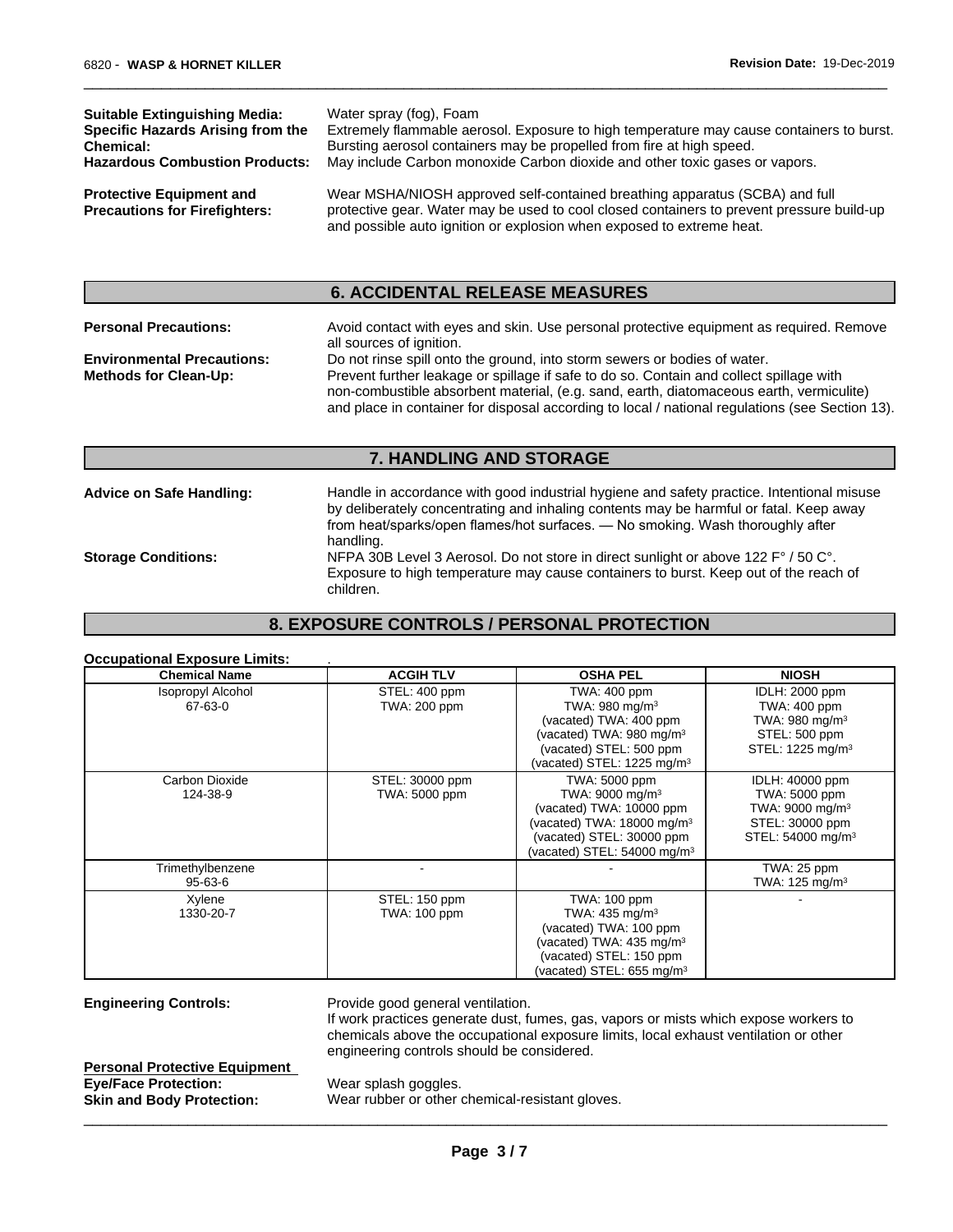| <b>Respiratory Protection:</b>         | Not required with expected use.                                                         |
|----------------------------------------|-----------------------------------------------------------------------------------------|
|                                        | If occupational exposure limits are exceeded or respiratory irritation occurs, use of a |
|                                        | NIOSH/MSHA approved respirator suitable for the use-conditions and chemicals in Section |
|                                        | 3 should be considered.                                                                 |
| <b>General Hygiene Considerations:</b> | Wash hands and any exposed skin thoroughly after handling.                              |
|                                        | See 29 CFR 1910.132-138 for further guidance.                                           |

## **9. PHYSICAL AND CHEMICAL PROPERTIES**

| Appearance/Physical State:             | Aerosol                                       |
|----------------------------------------|-----------------------------------------------|
| Color:                                 | <b>Colorless</b>                              |
| Odor:                                  | lsolvent                                      |
| pH:                                    | Not Applicable                                |
| <b>Melting Point / Freezing Point:</b> | No information available.                     |
| Boiling Point / Boiling Range:         | 175 °C / 347 °F (Product without propellant)  |
| Flash Point:                           | 81 °C / 178 °F ASTM D56 (based on components) |
| <b>Evaporation Rate:</b>               | (Butyl acetate = $1$ )<br>> 1                 |
| Flammability (solid, gas)              | No information available.                     |
| <b>Upper Flammability Limit:</b>       | No information available.                     |
| <b>Lower Flammability Limit:</b>       | No information available.                     |
| Vapor Pressure:                        | lNo information available.                    |
| <b>Vapor Density:</b>                  | No information available.                     |
| <b>Specific Gravity:</b>               | 0.814 (Product without propellant)            |
| Solubility(ies):                       | Miscible in water                             |
| <b>Partition Coefficient:</b>          | No information available.                     |
| <b>Autoignition Temperature:</b>       | No information available.                     |
| <b>Decomposition Temperature:</b>      | No information available.                     |
| Viscosity:                             | No information available.                     |

## **10. STABILITY AND REACTIVITY**

| <b>Reactivity:</b>             | This material is considered to be non-reactive under normal conditions of use.                     |
|--------------------------------|----------------------------------------------------------------------------------------------------|
| <b>Chemical Stability:</b>     | Stable under normal conditions.                                                                    |
|                                | <b>Possibility of Hazardous Reactions:</b> Not expected to occur with normal handling and storage. |
| <b>Conditions to Avoid:</b>    | Extremes of temperature and direct sunlight.                                                       |
| Incompatible Materials:        | Strong oxidizing agents. Strong acids.                                                             |
| <b>Hazardous Decomposition</b> | May include carbon monoxide, carbon dioxide (CO2) and other toxic gases or vapors.                 |
| <b>Products:</b>               |                                                                                                    |

### **11. TOXICOLOGICAL INFORMATION**

| <b>Likely Routes of Exposure:</b>     | Eyes, Skin, Ingestion, Inhalation.                                                                                                   |
|---------------------------------------|--------------------------------------------------------------------------------------------------------------------------------------|
| <b>Symptoms of Exposure:</b>          |                                                                                                                                      |
| -Eye Contact:                         | Pain, redness and swelling of the conjunctiva.                                                                                       |
| -Skin Contact:                        | Pain, redness and cracking of the skin.                                                                                              |
| -Inhalation:                          | Nasal discomfort and coughing.                                                                                                       |
| -Ingestion:                           | Pain, nausea, vomiting and diarrhea. Potential for aspiration if swallowed. Aspiration may<br>cause pulmonary edema and pneumonitis. |
| Immediate, Delayed, Chronic Effects   |                                                                                                                                      |
| Product Information:                  | Data not available or insufficient for classification.                                                                               |
| Target Organ Effects:                 | -Eyes. Respiratory System. - Skin.                                                                                                   |
| <b>Numerical Measures of Toxicity</b> |                                                                                                                                      |
|                                       | The following acute toxicity estimates (ATE) are calculated based on the GHS document.                                               |
| ATEmix (oral):                        | 5200 mg/kg                                                                                                                           |
| ATEmix (dermal):                      | 2277 mg/kg                                                                                                                           |
| ATEmix (inhalation-dust/mist):        | 854.7 mg/l                                                                                                                           |

| <b>Component Acute Toxicity Information</b> |      |        |            |  |  |  |
|---------------------------------------------|------|--------|------------|--|--|--|
| Chemical Name                               | D50  | D50    | C50        |  |  |  |
|                                             | วral | Dermal | Inhalatior |  |  |  |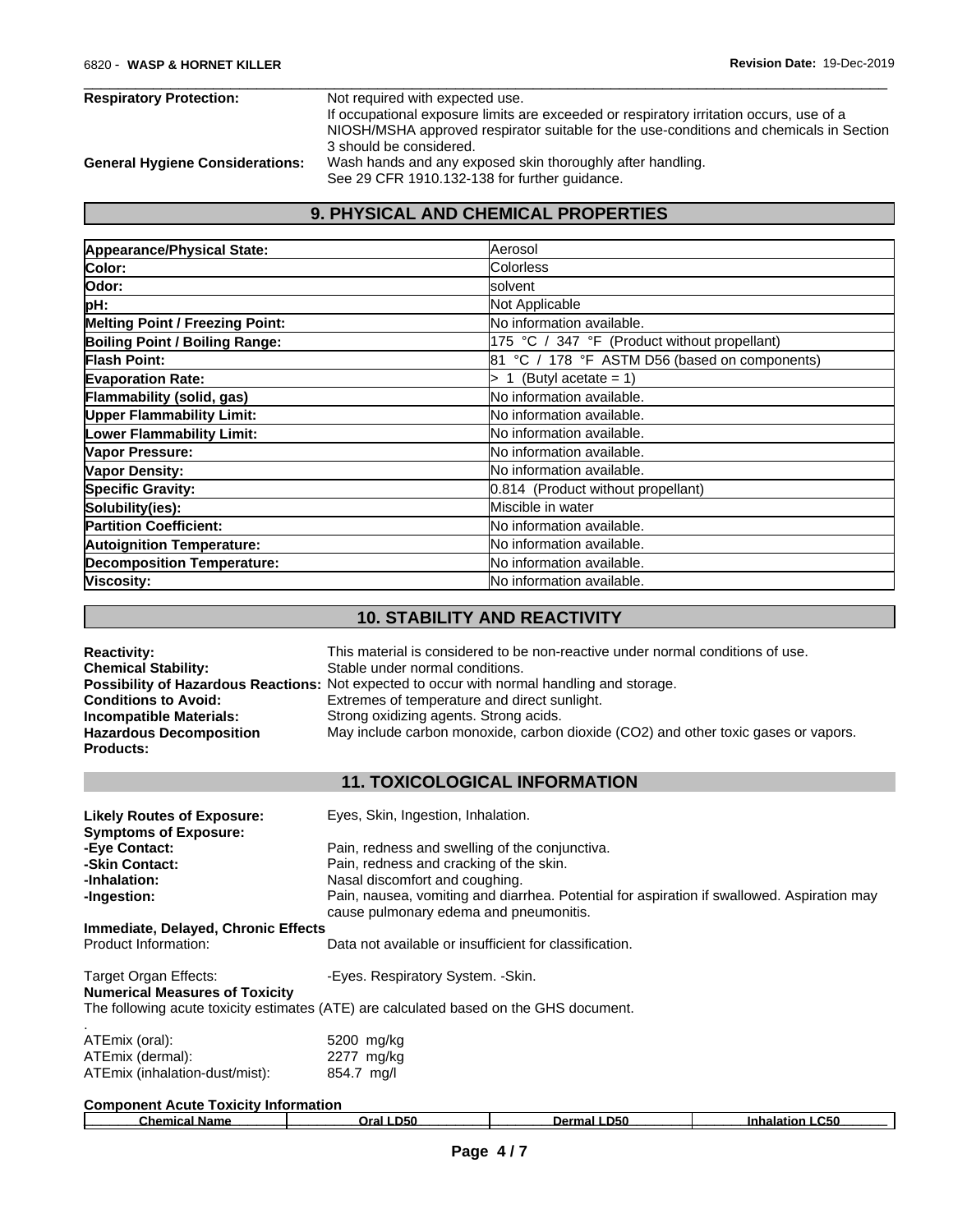### 6820 - **WASP & HORNET KILLER Revision Date:** 19-Dec-2019

| C <sub>13</sub> -14 Alkane<br>64742-47-8 | $>$ 5000 mg/kg (Rat) | $>$ 2000 mg/kg (Rabbit) | $> 5.2$ mg/L (Rat) 4 h                |
|------------------------------------------|----------------------|-------------------------|---------------------------------------|
| <b>Isopropyl Alcohol</b><br>67-63-0      | $= 1870$ mg/kg (Rat) | $= 4059$ mg/kg (Rabbit) | $= 72600$ mg/m <sup>3</sup> (Rat) 4 h |
| C9-10 Aromatic Hydrocarbon<br>64742-95-6 | $= 8400$ mg/kg (Rat) | $>$ 2000 mg/kg (Rabbit) | $= 3400$ ppm (Rat) 4 h                |
| Tetramethrin<br>7696-12-0                | $= 4640$ mg/kg (Rat) | Not Available           | $> 2500$ mg/m <sup>3</sup> (Rat) 3 h  |
| Trimethylbenzene<br>$95-63-6$            | $=$ 3280 mg/kg (Rat) | $>$ 3160 mg/kg (Rabbit) | $= 18$ g/m <sup>3</sup> (Rat) 4 h     |
| <b>Sumithrin</b><br>26002-80-2           | $> 10$ g/kg (Rat)    | Not Available           | Not Available                         |
| Xylene<br>1330-20-7                      | $=$ 3500 mg/kg (Rat) | $>$ 4350 mg/kg (Rabbit) | $= 29.08$ mg/L (Rat) 4 h              |

**Carcinogenicity:** No components present at 0.1% or greater are listed as to being carcinogens by ACGIH, IARC, NTP or OSHA.

### **12. ECOLOGICAL INFORMATION**

| <b>Chemical Name</b>                        | <b>Algae/Aquatic Plants</b>                                                                        | Fish                                                                                                                                                                                                                                                                                                                                                                                                                                                                                                                                                                                      | <b>Toxicity to</b><br>Microorganisms | Crustacea                                                                    |
|---------------------------------------------|----------------------------------------------------------------------------------------------------|-------------------------------------------------------------------------------------------------------------------------------------------------------------------------------------------------------------------------------------------------------------------------------------------------------------------------------------------------------------------------------------------------------------------------------------------------------------------------------------------------------------------------------------------------------------------------------------------|--------------------------------------|------------------------------------------------------------------------------|
| C13-14 Alkane<br>64742-47-8                 | Not Available                                                                                      | 45: 96 h Pimephales<br>promelas mg/L LC50<br>flow-through 2.2: 96 h<br>Lepomis macrochirus mg/L<br>LC50 static 2.4: 96 h<br>Oncorhynchus mykiss mg/L<br>LC50 static                                                                                                                                                                                                                                                                                                                                                                                                                       | Not Available                        | Not Available                                                                |
| <b>Isopropyl Alcohol</b><br>67-63-0         | 1000: 96 h Desmodesmus<br>subspicatus mg/L EC50<br>1000: 72 h Desmodesmus<br>subspicatus mg/L EC50 | 9640: 96 h Pimephales<br>promelas mg/L LC50<br>flow-through 11130: 96 h<br>Pimephales promelas mg/L<br>LC50 static 1400000: 96 h<br>Lepomis macrochirus µg/L<br><b>LC50</b>                                                                                                                                                                                                                                                                                                                                                                                                               | Not Available                        | 13299: 48 h Daphnia magna<br>mg/L EC50                                       |
| C9-10 Aromatic<br>Hydrocarbon<br>64742-95-6 | Not Available                                                                                      | 9.22: 96 h Oncorhynchus<br>mykiss mg/L LC50                                                                                                                                                                                                                                                                                                                                                                                                                                                                                                                                               | Not Available                        | 6.14: 48 h Daphnia magna<br>mg/L EC50                                        |
| Trimethylbenzene<br>$95 - 63 - 6$           | Not Available                                                                                      | 7.19 - 8.28: 96 h Pimephales<br>promelas mg/L LC50<br>flow-through                                                                                                                                                                                                                                                                                                                                                                                                                                                                                                                        | Not Available                        | 6.14: 48 h Daphnia magna<br>mg/L EC50                                        |
| Xylene<br>1330-20-7                         | Not Available                                                                                      | 13.4: 96 h Pimephales<br>promelas mg/L LC50<br>flow-through 2.661 - 4.093:<br>96 h Oncorhynchus mykiss<br>mg/L LC50 static 13.5 - 17.3:<br>96 h Oncorhynchus mykiss<br>mg/L LC50 13.1 - 16.5: 96 h<br>Lepomis macrochirus mg/L<br>LC50 flow-through 19: 96 h<br>Lepomis macrochirus mg/L<br>LC50 7.711 - 9.591: 96 h<br>Lepomis macrochirus mg/L<br>C50 static 23.53 - 29.97: 96<br>h Pimephales promelas<br>mg/L LC50 static 780: 96 h<br>Cyprinus carpio mg/L LC50<br>semi-static 780: 96 h<br>Cyprinus carpio mg/L LC50<br>30.26 - 40.75: 96 h Poecilia<br>reticulata mg/L LC50 static | Not Available                        | 3.82: 48 h water flea mg/L<br>EC50 0.6: 48 h Gammarus<br>lacustris mg/L LC50 |

**Persistence and Degradability:** No information available.<br> **Bioaccumulation:** No information available.

**No information available.** 

Other Adverse Effects: No information available.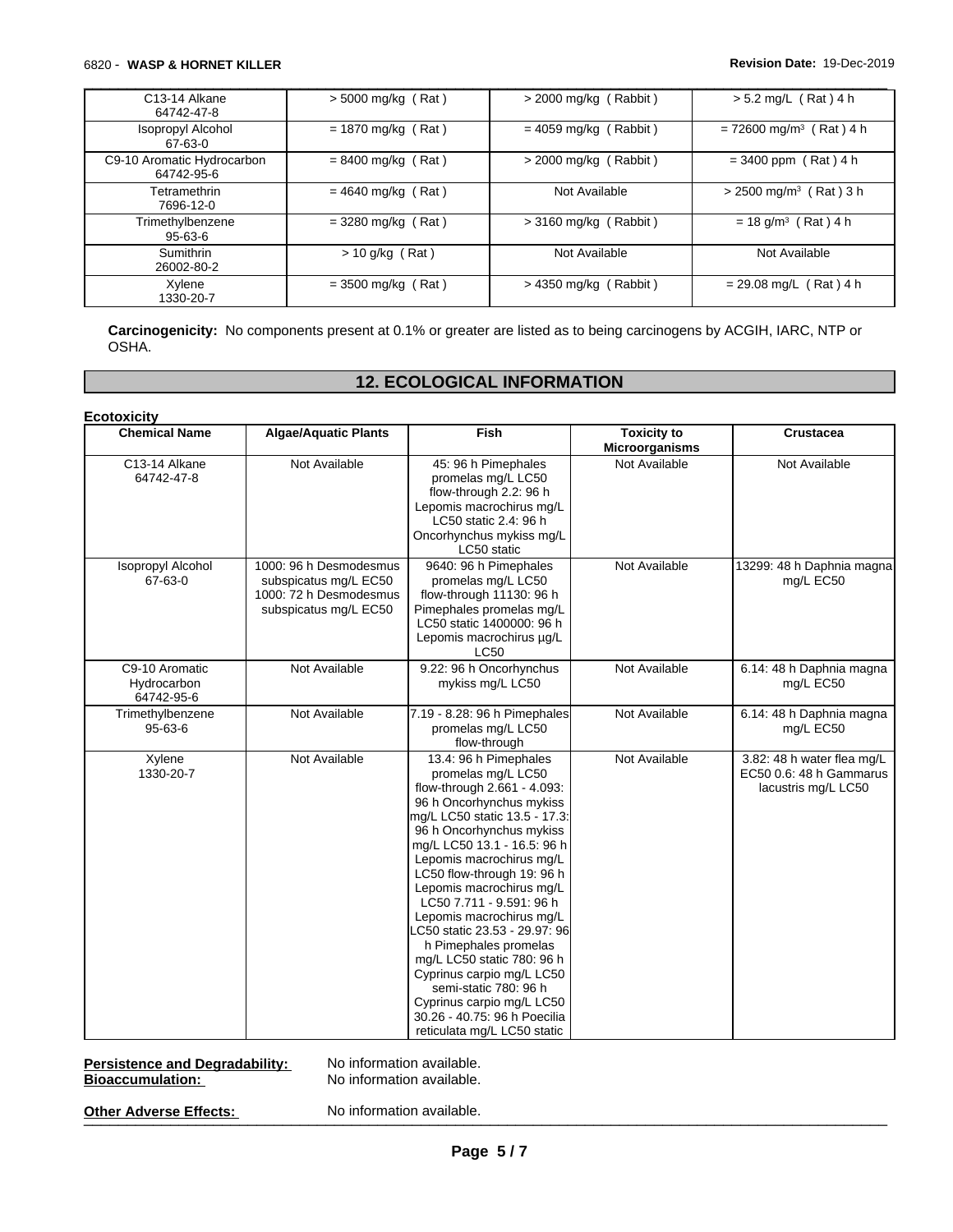### **13. DISPOSAL CONSIDERATIONS**

**Disposal of Wastes:** Dispose of in accordance with federal, state and local regulations. **Contaminated Packaging:** Pressurized container: Do not pierce or burn, even after use. Dispose of in accordance with federal, state and local regulations.

 $\overline{\phantom{a}}$  ,  $\overline{\phantom{a}}$  ,  $\overline{\phantom{a}}$  ,  $\overline{\phantom{a}}$  ,  $\overline{\phantom{a}}$  ,  $\overline{\phantom{a}}$  ,  $\overline{\phantom{a}}$  ,  $\overline{\phantom{a}}$  ,  $\overline{\phantom{a}}$  ,  $\overline{\phantom{a}}$  ,  $\overline{\phantom{a}}$  ,  $\overline{\phantom{a}}$  ,  $\overline{\phantom{a}}$  ,  $\overline{\phantom{a}}$  ,  $\overline{\phantom{a}}$  ,  $\overline{\phantom{a}}$ 

### **14. TRANSPORT INFORMATION**

| DOT:                           |                                                                                                                                                                                                                                                                                                                                                                                    |  |  |  |
|--------------------------------|------------------------------------------------------------------------------------------------------------------------------------------------------------------------------------------------------------------------------------------------------------------------------------------------------------------------------------------------------------------------------------|--|--|--|
| UN/ID No:                      | UN1950                                                                                                                                                                                                                                                                                                                                                                             |  |  |  |
| <b>Proper Shipping Name:</b>   | Aerosols                                                                                                                                                                                                                                                                                                                                                                           |  |  |  |
| <b>Hazard Class:</b>           | 2.1                                                                                                                                                                                                                                                                                                                                                                                |  |  |  |
| <b>Special Provisions:</b>     | This product meets the exception requirements of section 49 CFR 173.306 as a limited<br>quantity and may be shipped as a limited quantity.<br>Shipping descriptions may vary based on mode of transport, quantities, package size,<br>and/or origin and destination. Check with a trained hazardous materials transportation<br>expert for information specific to your situation. |  |  |  |
| <b>IMDG:</b>                   |                                                                                                                                                                                                                                                                                                                                                                                    |  |  |  |
| UN/ID No:                      | UN1950                                                                                                                                                                                                                                                                                                                                                                             |  |  |  |
| <b>Proper Shipping Name:</b>   | Aerosols                                                                                                                                                                                                                                                                                                                                                                           |  |  |  |
| <b>Hazard Class:</b>           | 2.1                                                                                                                                                                                                                                                                                                                                                                                |  |  |  |
| <b>Additional information:</b> | <b>Limited Quantity</b>                                                                                                                                                                                                                                                                                                                                                            |  |  |  |
| --<br>BEAUL LEARVILLEARLLATIAU |                                                                                                                                                                                                                                                                                                                                                                                    |  |  |  |

### **15. REGULATORY INFORMATION**

**TSCA Status:** (Toxic Substance Control Act Section 8(b) Inventory)

**Sudden release of pressure hazard:** No **Reactive Hazard:** No

All chemical substances in this product are included on or exempted from listing on the TSCA Inventory of Chemical Substances.

### **SARA 313**

This product contains the following listed substances:

| SARA 311/312 Hazard Categories |     |  |
|--------------------------------|-----|--|
| <b>Acute Health Hazard:</b>    | Yes |  |
| <b>Chronic Health Hazard:</b>  | Nο  |  |
| Fire Hazard:                   | Yes |  |

### **California Proposition 65**

This product is not subject to warning requirements under California Proposition 65.

### **EPA Pesticide Registration Number:** 706-109-5741

### **EPA Statement:**

This chemical is a pesticide product registered by the Environmental Protection Agency and is subject to certain labeling requirements under federal pesticide law. These requirements differ from the classification criteria and hazard information required for safety data sheets, and for workplace labels of non-pesticide chemicals. Following is the hazard information as required on the pesticide label:

### **EPA Pesticide Label:**

Caution. Harmful if absorbed through the skin. Causes moderate eye irritation. Avoid contact with skin, eyes or clothing.

### **16. OTHER INFORMATION**

| <b>NFPA</b><br><b>HMIS</b>                            | <b>Health Hazards: 2</b><br>Health Hazards: 2* | <b>Flammability: 3</b><br><b>Flammability: 4</b> | <b>Instability: 0</b><br><b>Physical Hazards: 2</b> | <b>Special: N/A</b> |  |
|-------------------------------------------------------|------------------------------------------------|--------------------------------------------------|-----------------------------------------------------|---------------------|--|
| <b>Revision Date:</b><br><b>Reasons for Revision:</b> | 19-Dec-2019<br>Section, 2, 3, 8, 11, and, 12   |                                                  |                                                     |                     |  |

 $\overline{\phantom{a}}$  ,  $\overline{\phantom{a}}$  ,  $\overline{\phantom{a}}$  ,  $\overline{\phantom{a}}$  ,  $\overline{\phantom{a}}$  ,  $\overline{\phantom{a}}$  ,  $\overline{\phantom{a}}$  ,  $\overline{\phantom{a}}$  ,  $\overline{\phantom{a}}$  ,  $\overline{\phantom{a}}$  ,  $\overline{\phantom{a}}$  ,  $\overline{\phantom{a}}$  ,  $\overline{\phantom{a}}$  ,  $\overline{\phantom{a}}$  ,  $\overline{\phantom{a}}$  ,  $\overline{\phantom{a}}$